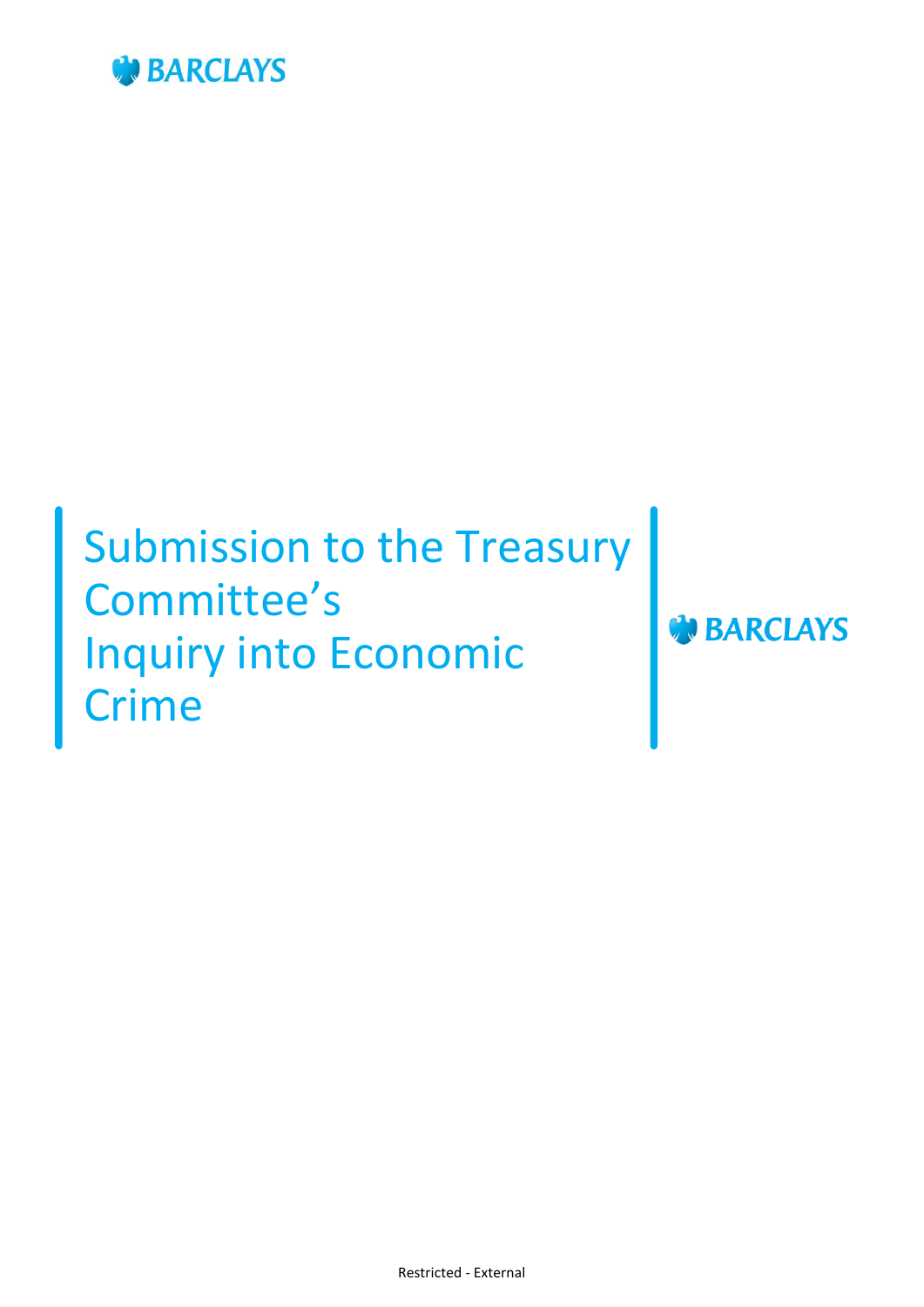

## Introduction

Barclays welcomes the opportunity to input into the Treasury Committee's inquiry into Economic Crime. Having contributed to UK Finance's submission, we are pleased to provide additional detail on a number of topics, in particular on the strand of the inquiry focussed on 'consumers and economic crime'.

As a transatlantic consumer and wholesale bank, we offer products and services across personal, corporate and investment banking, credit cards and wealth management. We are headquartered in London and New York, operate in over 40 countries and employ 85,000 people globally. However, despite our global reach, our longest consumer markets experience has been in the UK. Barclays has been part of the fabric of the UK for over 327 years, and our success as a business has always been inextricably linked to the progress of the people and the businesses we serve.

This deep connectivity across the UK enables us to have a developed understanding of the causes, enablers and context in which economic crime takes place. We recognise the burden and pain it often causes to victims, and the scourge of it continuing to grow in pace and scale. It is this understanding that has led us to conclude that only a comprehensive, ecosystem-wide approach to tackling economic crime will prevent the significant financial and non-financial detriment it causes consumers and businesses, and we stand ready to support these efforts, alongside parliamentary stakeholders, Government and the wider, related ecosystem.

We also recognise the distinctive role of policymakers in taking a long-term, strategic and holistic view of the steps required from all players in the broader ecosystem to stop economic crime. While there are a number of initiatives currently in train that are helping to tackle economic crime, we are clear that more can be done by all parties. To this end, we welcome the Treasury Committee's consideration of these important topics, and stand ready to provide further support to the Committee.

# Emerging trends

The digital revolution is fundamentally changing the way in which businesses operate and consumers manage their lives. Almost all sectors are being impacted by digitisation, with financial services in particular being transformed.

This revolution has led consumers to want to conduct their financial matters quickly and easily, at the time and place of their choosing. They expect to be able to conduct their banking as seamlessly as they update their social status, and not be forced to conform to preselected engagement channels. At Barclays this is evidenced by our consumers undertaking over six million - and growing - digital banking interactions every day (including online and mobile), with the footfall within our branches falling rapidly every year.

This is just one part of a far broader digital revolution that is taking place across the UK economy, which provides many new opportunities for consumers, including the provision of even greater choice and control over their financial matters.

#### *The power of data*

As consumers increasingly engage digitally, they also generate a data profile with their providers that develops over time. The amount of data being generated is large, and firms are only just starting to try to better understand it, with advances in technology able to help.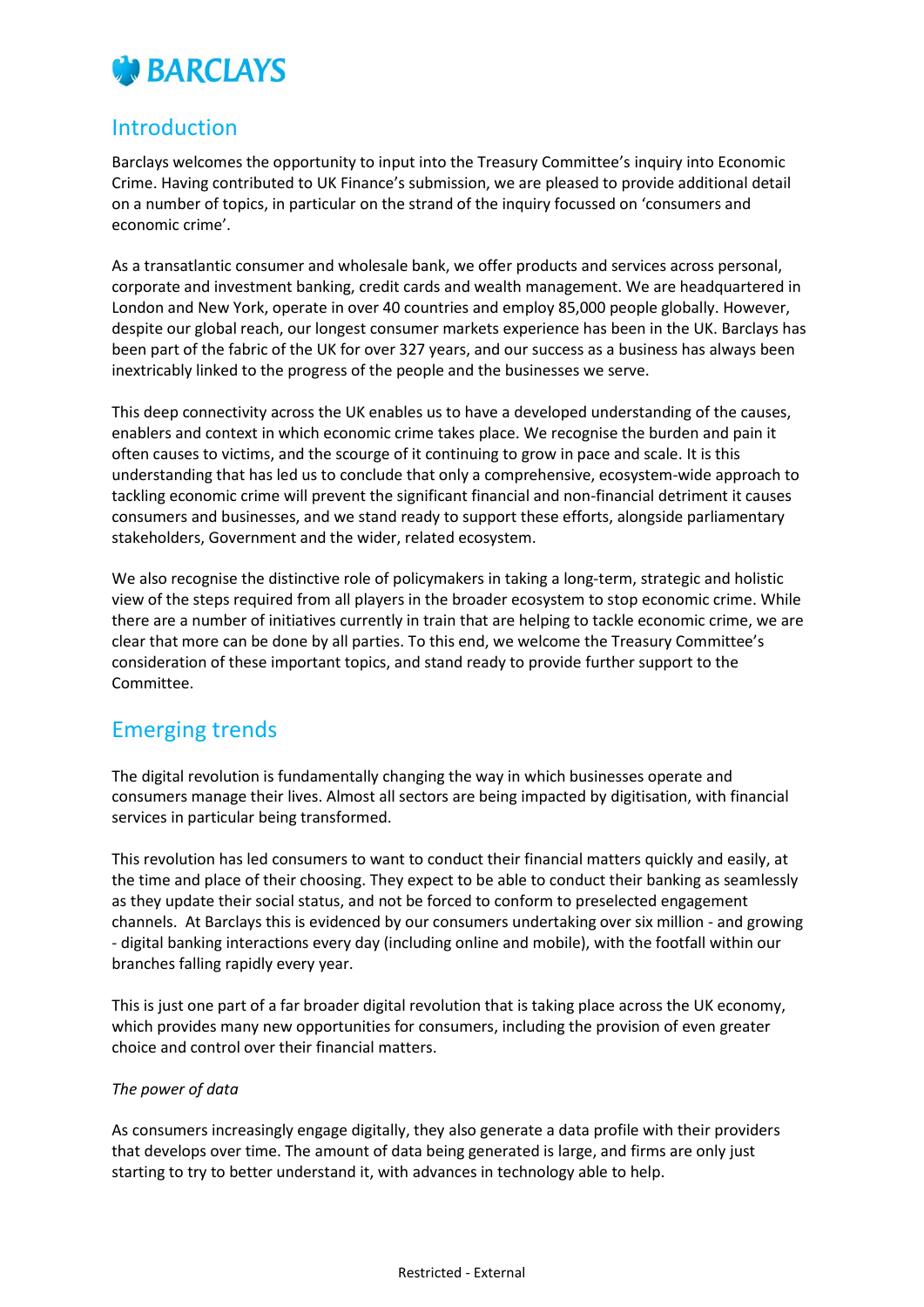

When consumer data can be understood and leveraged appropriately, it has the potential to have significant economic value, both for consumers and firms. In turn, for firms, data can provide greater insights which can be used to create and deliver more tailored - and better value - products and services to their customers.

### *Privacy and protection of personal data*

As increasing quantities of personal data become accessible, however, there is a concern that consumers' knowledge and understanding of how to protect themselves and their data does not keep pace with their appetite for digital access. If anything, because of the way in which digital platforms work (including the obligatory wholesale acceptance of terms and conditions), consumers have become ever more conditioned to automatically sharing their data with a wide range of parties.

Sadly, economic criminals continue to advance their sophistication in targeting consumers and we see the resultant increases in the volume and sophistication of scams. These techniques include social engineering, whereby, via phishing and smishing, (among other techniques) consumers are tricked into giving away their data. Additionally, large-scale data breaches are a primary route for consumers to be targeted and defrauded.

## Tackling APP scams

This broad point is clearly evidenced through the ongoing debate regarding the most appropriate way to tackle Authorised Push Payment (APP) scams.

## *Overview*

APP scams are when fraudsters deceive consumers or businesses to send them a payment under false pretences to a bank account controlled by a fraudster. The consumer or business authorises (or 'pushes') the payment, made using Faster Payments, and – being irrevocable - the victims cannot reverse it once they realise they have been victims to fraud. Real-time payments also lower the risk for fraudsters, because the money is received instantly, and therefore fraudsters can quickly extract their funds via this method.

In order to reduce the harm experienced by victims of APP scams, and to incentivise Payment Service Providers (PSPs) to better protect their consumers, a Contingent Reimbursement Model (CRM) is currently being developed. This represents a step forward in providing support and clarity to consumers regarding their rights and responsibilities in the event that they are a victim of an APP scam.

#### *The need for an ecosystem-wide approach*

However, when considering how to challenge the fundamental prevalence of APP scams, there are a number of critical issues that - as we explained in our response to the CRM Code Consultation and through our participation on the APP Scams Steering Group – are yet to be adequately addressed. The most important of these, and the one which we would suggest that the Treasury Committee give due consideration to, is the imperative for an ecosystem-wide approach to combating economic crime.

Whilst PSPs have a critical role in relation to APP scams, a far broader range of organisations unwittingly support the facilitation of fraud and scams. This facilitation can take place through the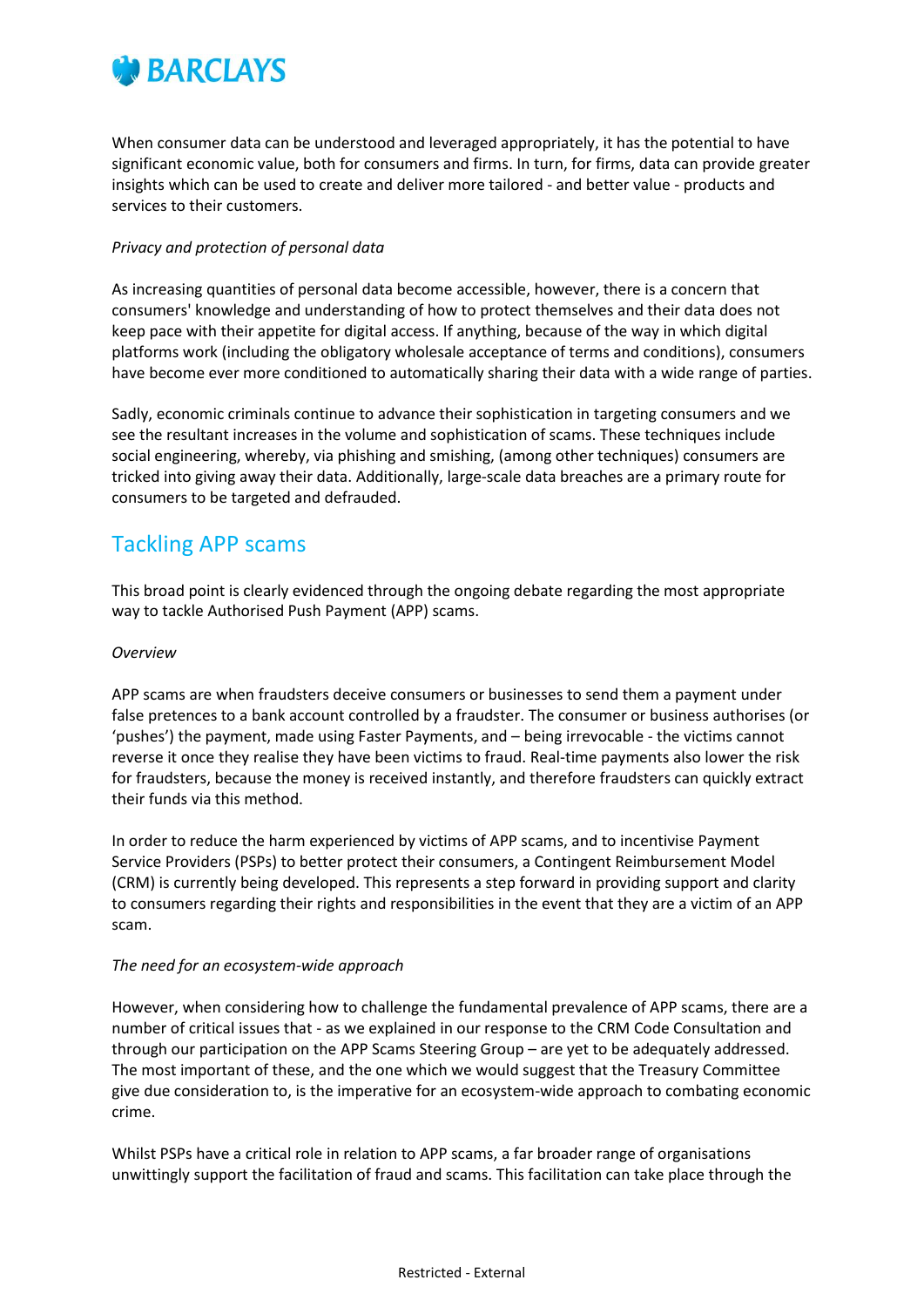

technology firms who often host or enable the nefarious elements that undertake these criminal activities, along with organisations that allow their security to be breached, therefore placing consumers' data at risk of being used by criminals to enable either fraud or scams. As such, all organisations who unwittingly facilitate and enable economic crime should be suitably accountable for this, and held responsible for the robust tackling of economic crime going forward.

Extending regulation so that these actors ensure that their systems and services cannot be used by fraudsters should be a greater priority. We would urge Government, the PSR and the FCA to consider what further action needs to be taken to ensure that scams are prevented at source. Dealing only with the consequences will have limited effect and it will be very difficult to measure any success, including the effectiveness of the Code. Scams are criminal activity and, as with any other criminal activity, prevention ought to be the primary focus of any policy efforts.

#### *Extension of the CRM Code*

We also advocate an extension of the code to third-party Payment Initiation Service Providers (PISPs). Under Open Banking, PISPs will be able to make payments at consumers' requests directly from the accounts they hold, using Faster Payments. If not covered by the CRM, there is a risk that a gap in consumer protection is created, which will likely undermine the success of Open Banking in driving competition in the current account and payments markets. Not having these in scope could create a complex experience for the consumer, who would not have the same protection levels if they were to fall victim to a scam.

Finally, the Treasury Committee should consider whether current legislation is hampering the repatriation of funds and efforts to analyse criminal networks at an industry level. It may be of benefit for the Treasury Committee to consider reviewing the relevant legislation - noting that the Law Commission is currently reviewing the Proceeds of Crime Act (POCA).

## Consumer awareness and education

Barclays recognises the critical importance of consumer awareness and education when it comes to Digital Safety, hence the £10m investment into Barclays Digital Safety Campaign, launched in 2017. The Campaign sought to raise awareness of the importance of digital safety amongst the UK public (amidst the rise of fraud and scams), and the many simple ways in which people can better protect themselves online.

We are pleased to have had over five million proactive engagements with our campaign by members of the public. This included visits to our digital safety hub (website), online video views, social media likes and retweets, and digital safety quiz completions.

Other key aspects of our campaign include:

- A multi-million-pound TV and outdoor advertising campaign to raise public awareness of fraud and scams across the UK public.
- A dedicated microsite www.barclays.co.uk/security where people can:
	- o take a test to understand how digitally safe they are.
	- o find information on digitally safe behaviour and how best to save data and share private information.
	- o find information on financial frauds and scams.
	- o see top tips on what to look out for, as well as what to do and not do.
- Media partnerships with *The Sunday Times*, *The Guardian* and Capital Radio which created content dedicated to helping their readers and listeners avoid financial crime.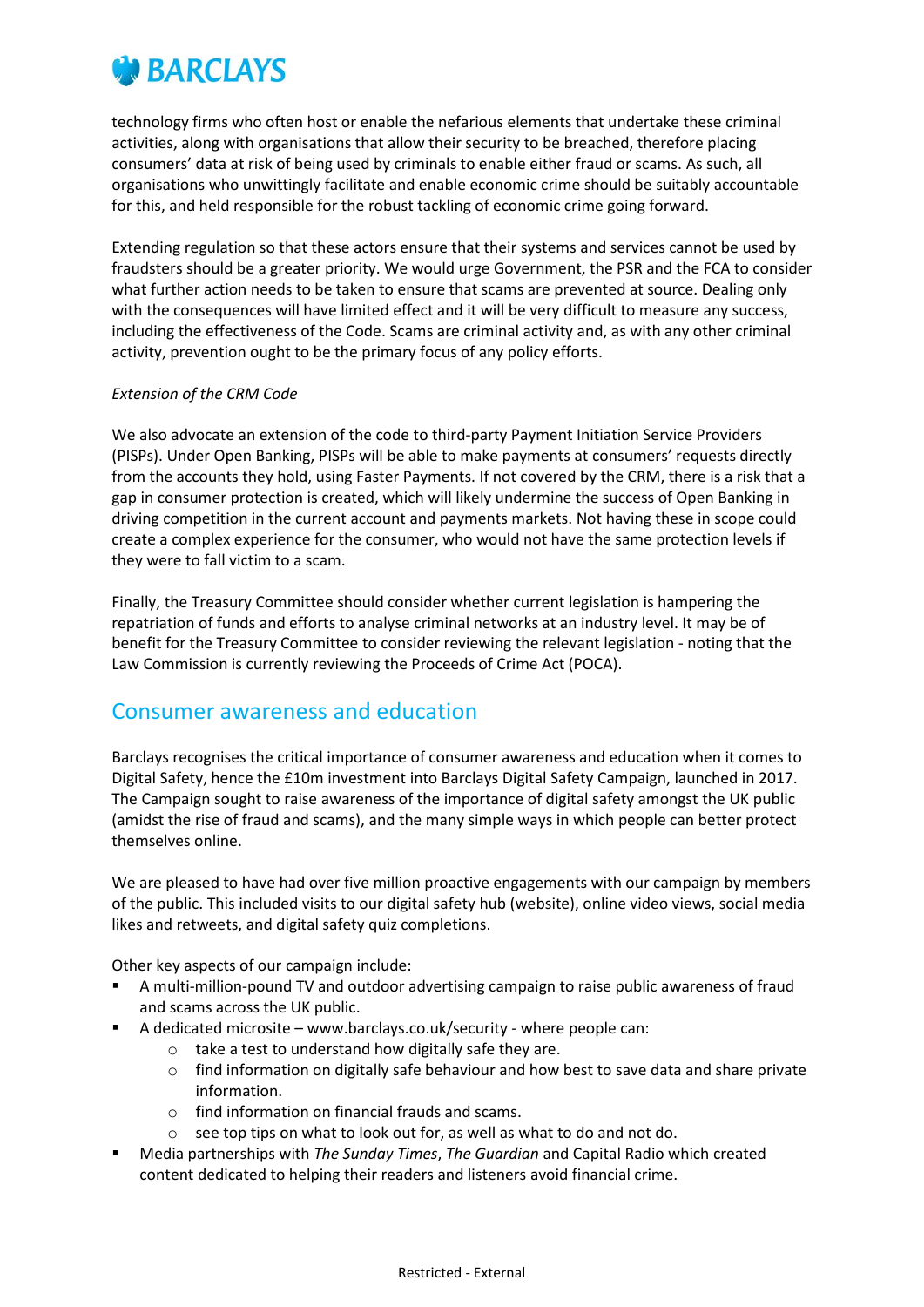

- A wider PR programme of activity dedicated to creating coverage to raise public awareness of the risks that exist, the importance of digital safety and how they can protect themselves, their families and (if they are a small business owner) their businesses and consumers.
- Dedicated face-to-face sessions with members of the public around the UK (including working with a large number of MPs to provide digital safety sessions for their constituents).
- Dedicated cyber security clinics for small businesses.
- Partnerships with others to drive additional engagement and awareness, including Citizens' Advice and Age UK.

Alongside this effort, we have taken extra measures to inform, empower and protect our consumerbase with new tools to keep themselves and their families safe online. These have included free security software to protect their devices, and a link to 'Your Cards', where people can set controls on their debit cards to manage their use.

# Innovating to find a balance

Despite the good progress that these initiatives have made, we believe that far more is required of all those in the economic crime ecosystem to halt the growth of economic crime more broadly. This includes the deployment of new technologies – such as Confirmation of Payee – and collective industry efforts to offer greater barriers and deterrents to criminals.

## *Safety delays and slowing inbound payments*

Discussions regarding potential protections include the payment 'safety delays' which can help create forms of 'inflight' awareness and give the consumer time to think about the transaction to make sure it's genuine. However, any such changes would require careful thought and must be balanced against consumer expectations for almost instantaneous transaction speeds. It would also be best supported by updates to Payment Services Regulations 2017 and publication of industry guidance. We also note that such changes may conflict with other regulatory initiatives, for example under Open Banking – with a push for seamless and frictionless payments through third parties. It will therefore be important for policy makers to ensure a consistent and coherent approach is delivered.

Barclays have undertaken trials regarding 'stopping' inbound payments to allow verification of source of funds prior to funds being settled into the customer's account. This could provide a route to delay payments on a risk-based approach to reduce the ability of scammers access criminal. Work through UK Finance is also seeking to progress real time controls such as this across the industry. Information sharing in this space is key to ensuring that the analytics used to identify higher risk transactions remain effective across the industry to reduce the impact on genuine customers and transactions, and ensure the industry is best placed to prevent fraud losses.

# The cost of data breaches

As organisations within all sectors collect an increasing amount of consumers' data – and as the value of that data increases – the increased likelihood of data breaches will potentially leave consumers' ever-more vulnerable to fraud.

While a data breach may be the result of insufficient cyber security and data protection procedures, it is often banks that must incur the costs of reimbursing consumers, whether it be in pre-emptive action such as the re-issuance of new cards, or in payment following the instance of a fraud or scam.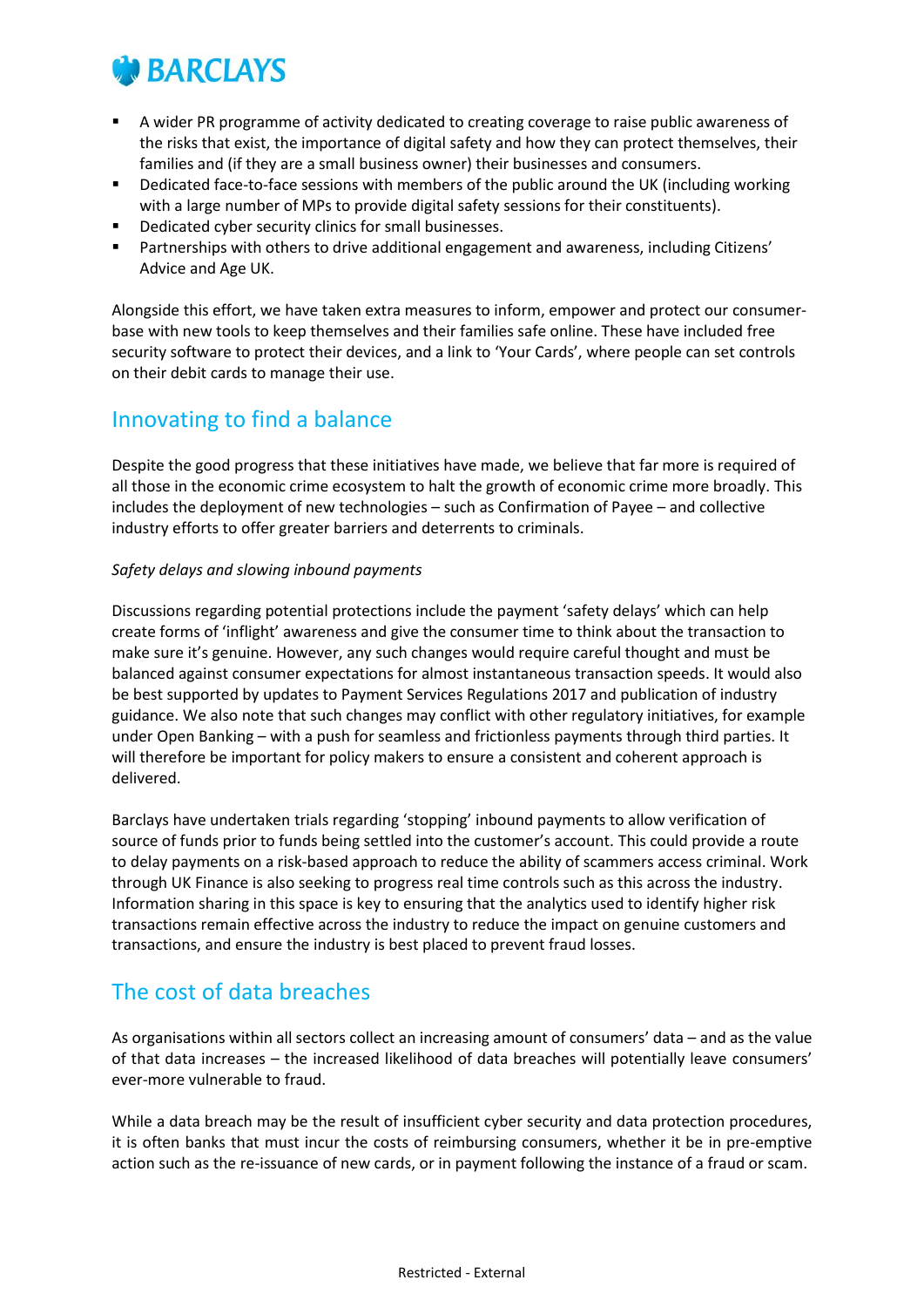

As such, we recommend that the liability framework for merchant data breaches is reviewed and updated to ensure that those who allow data losses bear the full costs of such losses, including the costs of third parties which can be accurately associated to their data loss. Otherwise, those who allow their perimeters to be breached will never have a robust incentive to protect data in the first place.

We would also suggest that consideration is given to whether more use can be made by the Government and regulators of the new powers they hold under the GDPR with respect to fining firms who allow themselves to suffer data breaches.

# The policy approach to economic crime

Barclays understands the importance of driving for a comprehensive approach to tackling economic crime, in all of its forms. The current legislative and regulatory landscape provides some mechanisms to support this objective, and to help ensure that consumers are protected. For example, the formation of the National Economic Crime Centre (NECC) is welcomed, as is the expected collaboration between the public and private sector on its priorities.

## *Taking the profit out of crime and facilitating collaboration*

Barclays believes that a primary focus of any policy effort should be preventing the crime from occurring in the first place. Taking the profit out of crime for criminals will, in turn, reduce attempts, undermine the source of funds for organised crime, and – therefore - weaken their wider negative impacts on the UK.

Whilst limited progress can be made through voluntary cooperation between the public and private sectors, Barclays believe that – to truly offer consumers and businesses real protections – Government and Regulators should create a policy framework that incentivises all those in the economic crime ecosystem to work together, incentivising firms in the economic crime ecosystem to invest in solutions that protect their consumers from fraud by stopping the fraud occurring in the first place.

# Recommendations for Government

Government has a critical role to play in driving down the growing rates of fraud and economic crime. To support this work, Barclays – in collaboration with other industry player such as UK Finance, CIFAS and Trainline – have devised a range of public policy recommendations for Government consideration. We would welcome the opportunity to discuss these further with you and the Committee.

| No. | <b>Issue</b>                                                   | Policy proposal                                                                                                                                                                                                                                  | <b>Detail</b> |                                                                                                                                                                                                                                                                                           |  |
|-----|----------------------------------------------------------------|--------------------------------------------------------------------------------------------------------------------------------------------------------------------------------------------------------------------------------------------------|---------------|-------------------------------------------------------------------------------------------------------------------------------------------------------------------------------------------------------------------------------------------------------------------------------------------|--|
|     | Improving the police response                                  |                                                                                                                                                                                                                                                  |               |                                                                                                                                                                                                                                                                                           |  |
| 1.  | <b>National</b><br>approach to<br>combating fraud<br>and scams | That the issue of fraud and<br>scams is consistently<br>handled across law<br>enforcement, with an agile<br>strategy, underpinned by<br>advanced data analytics and<br>technology, developed in<br>order to protect consumers<br>and businesses. |               | Fraud and scams are on the rise,<br>now making up half of all<br>reported crime, with 49% of<br>organisations globally saying<br>they've been a victim of fraud<br>and economic crime.<br>Acknowledgement must be given<br>that a different skill-set and<br>strategy must be deployed to |  |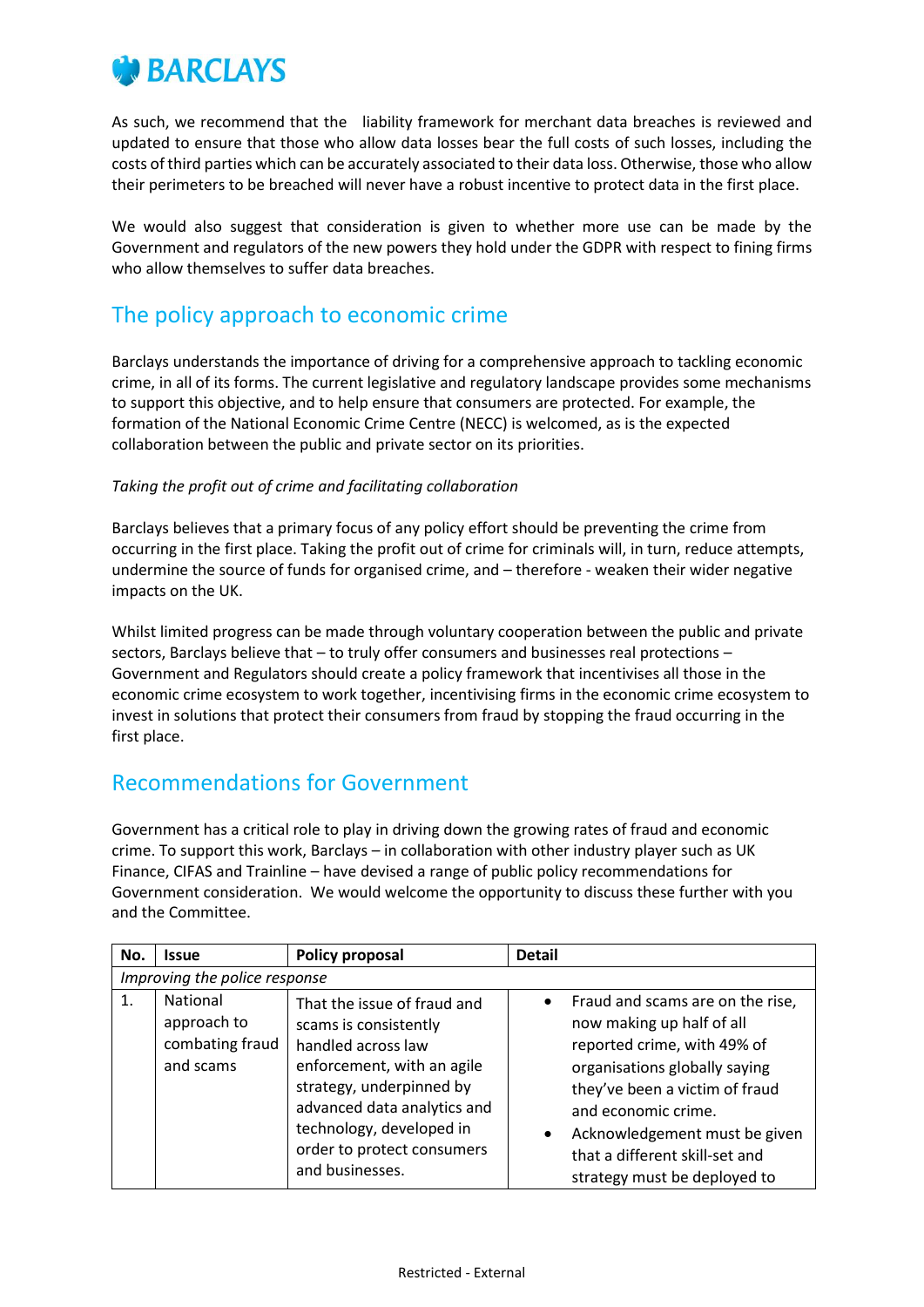

|    |                                                     |                                                                                                                                                                                                                             |                        | tackle this crime, adapting to the<br>fast-evolving modus operandi of<br>these criminals.<br>The need to harness further<br>insightful information as fraud<br>cases are recorded in order to<br>gain a greater understanding of<br>this criminality and allow robust<br>linkages between individual<br>'disparate' cases to be<br>connected.                                                                                                                                                                                                                                                                                                                                                                                                                                                                                                                                                                                                                                                                                                                                                                                                                                                                                                       |
|----|-----------------------------------------------------|-----------------------------------------------------------------------------------------------------------------------------------------------------------------------------------------------------------------------------|------------------------|-----------------------------------------------------------------------------------------------------------------------------------------------------------------------------------------------------------------------------------------------------------------------------------------------------------------------------------------------------------------------------------------------------------------------------------------------------------------------------------------------------------------------------------------------------------------------------------------------------------------------------------------------------------------------------------------------------------------------------------------------------------------------------------------------------------------------------------------------------------------------------------------------------------------------------------------------------------------------------------------------------------------------------------------------------------------------------------------------------------------------------------------------------------------------------------------------------------------------------------------------------|
| 2. | Updated<br>reporting<br>structures and<br>follow-up | A wholesale review of Action<br>Fraud UK, alongside industry<br>and law enforcement, based<br>on desired outcomes vs.<br>delivery to achieve these,<br>with new reporting lines for<br>fraud agreed and widely<br>promoted. | $\bullet$<br>$\bullet$ | Given the importance of reducing<br>the number of perpetrators of<br>fraud - reporting and follow-up<br>of reports is critical. However,<br>despite the robust intentions of<br>Action Fraud UK, it is unclear how<br>and whether they have delivered<br>on their objectives, delivering<br>value for UK consumers and<br>businesses in relation to fraud<br>reporting.<br>Similarly, only 14% of local police<br>forces actually follow-up on<br>reported incidences of fraud,<br>meaning that the vast majority of<br>reported fraud cases are left<br>unmanaged.<br>It is also not clear where<br>individuals or businesses should<br>report fraud to - their bank, the<br>police or Action Fraud - perhaps<br>as a result of the reporting<br>structures and follow-up not<br>currently working as they should.<br>The development of the CRM<br>also presents a risk of reporting<br>figures going down, as we have<br>seen with card-not-present fraud,<br>making promotion of the<br>reporting guidelines even more<br>important.<br>Reviewing the role of Action<br>Fraud in the wider government<br>strategy and agreeing new, clear<br>reporting guidelines for<br>individuals and businesses, is a<br>critical next step. As is ensuring |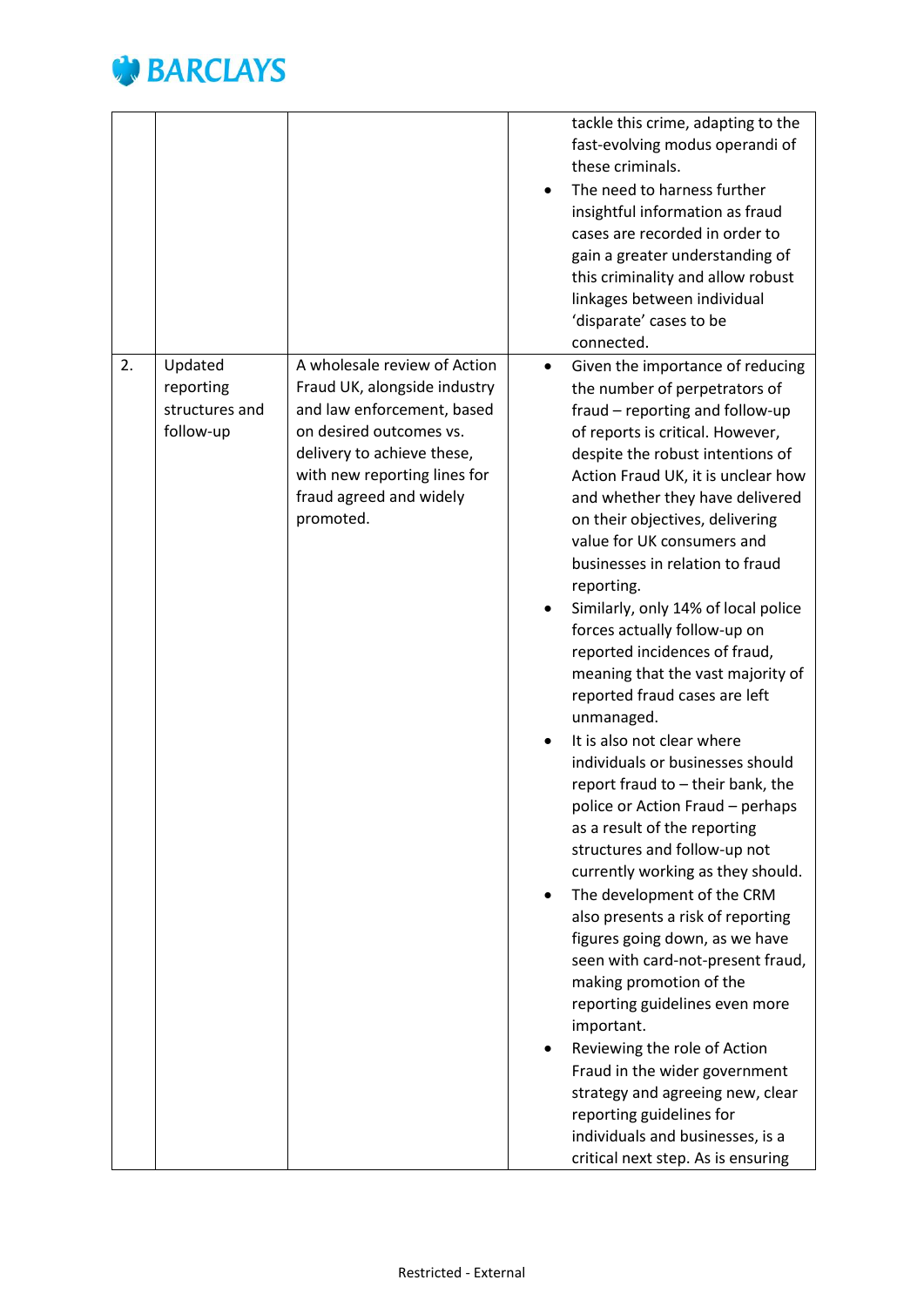

|    |                             |                                |           | the police capability to follow-up                                   |
|----|-----------------------------|--------------------------------|-----------|----------------------------------------------------------------------|
|    |                             |                                |           | on reported cases.                                                   |
|    | Strategy and accountability |                                |           |                                                                      |
| 3. | Integrated                  | An integrated approach         | $\bullet$ | It is imperative that the fight                                      |
|    | approach driven             | between economic crime         |           | against economic crime is driven                                     |
|    | by the NECC                 | and fraud, led by the          |           | by the NECC in a co-ordinated                                        |
|    |                             | <b>National Economic Crime</b> |           | fashion which includes fraud and                                     |
|    |                             | Centre.                        |           | money laundering.                                                    |
|    |                             |                                |           | Currently it is unclear whether                                      |
|    |                             |                                |           | the work of the Joint Fraud                                          |
|    |                             |                                |           | Taskforce and SARS reform, for                                       |
|    |                             |                                |           | example, sit alongside the NECC                                      |
|    |                             |                                |           | or within it. Our view is that it                                    |
|    |                             |                                |           | should sit within it.                                                |
|    |                             |                                | ٠         | This work should span both the<br>public and private sector to not   |
|    |                             |                                |           | only reduce the scale and                                            |
|    |                             |                                |           | frequency of economic crime                                          |
|    |                             |                                |           | predicate offences (such as fraud                                    |
|    |                             |                                |           | and scams) but also the                                              |
|    |                             |                                |           | laundering of illicit funds which                                    |
|    |                             |                                |           | allows criminals to access the                                       |
|    |                             |                                |           | profits of their crimes as well as                                   |
|    |                             |                                |           | invest in future criminal activity                                   |
|    |                             |                                |           | e.g. drug supply or human                                            |
|    |                             |                                |           | trafficking.                                                         |
|    |                             |                                |           | The integrated approach should                                       |
|    |                             |                                |           | also consider the holistic<br>laundering process, which              |
|    |                             |                                |           | includes the facilitation point,                                     |
|    |                             |                                |           | increasingly featuring social                                        |
|    |                             |                                |           | media platforms.                                                     |
| 4. | Ecosystem-wide              | A polluter-pays principle is   |           | Solving this problem requires full                                   |
|    | responsibility              | applied across the full        |           | participation from all those who                                     |
|    | for fraud and               | spectrum of organisations      |           | feature in the "economic crime                                       |
|    | scams                       | that handle consumers' data,   |           | ecosystem", including the                                            |
|    |                             | where irresponsible actions    |           | platforms and technology firms                                       |
|    |                             | lead to an increased           |           | who often host or enable the                                         |
|    |                             | likelihood/occurrence of       |           | nefarious elements that                                              |
|    |                             | fraud and scams.               |           | undertake these criminal                                             |
|    |                             |                                |           | activities                                                           |
|    |                             |                                |           | Liability should be attributed on<br>the 'polluter pays' principle - |
|    |                             |                                |           | whereby if companies (whether                                        |
|    |                             |                                |           | tech firms, telecommunications,                                      |
|    |                             |                                |           | or even utilities companies) do                                      |
|    |                             |                                |           | not take sufficient precautions to                                   |
|    |                             |                                |           | protect their consumers' data                                        |
|    |                             |                                |           | and have their data hacked or                                        |
|    |                             |                                |           | compromised, or permit users to                                      |
|    |                             |                                |           | undertake economic crime                                             |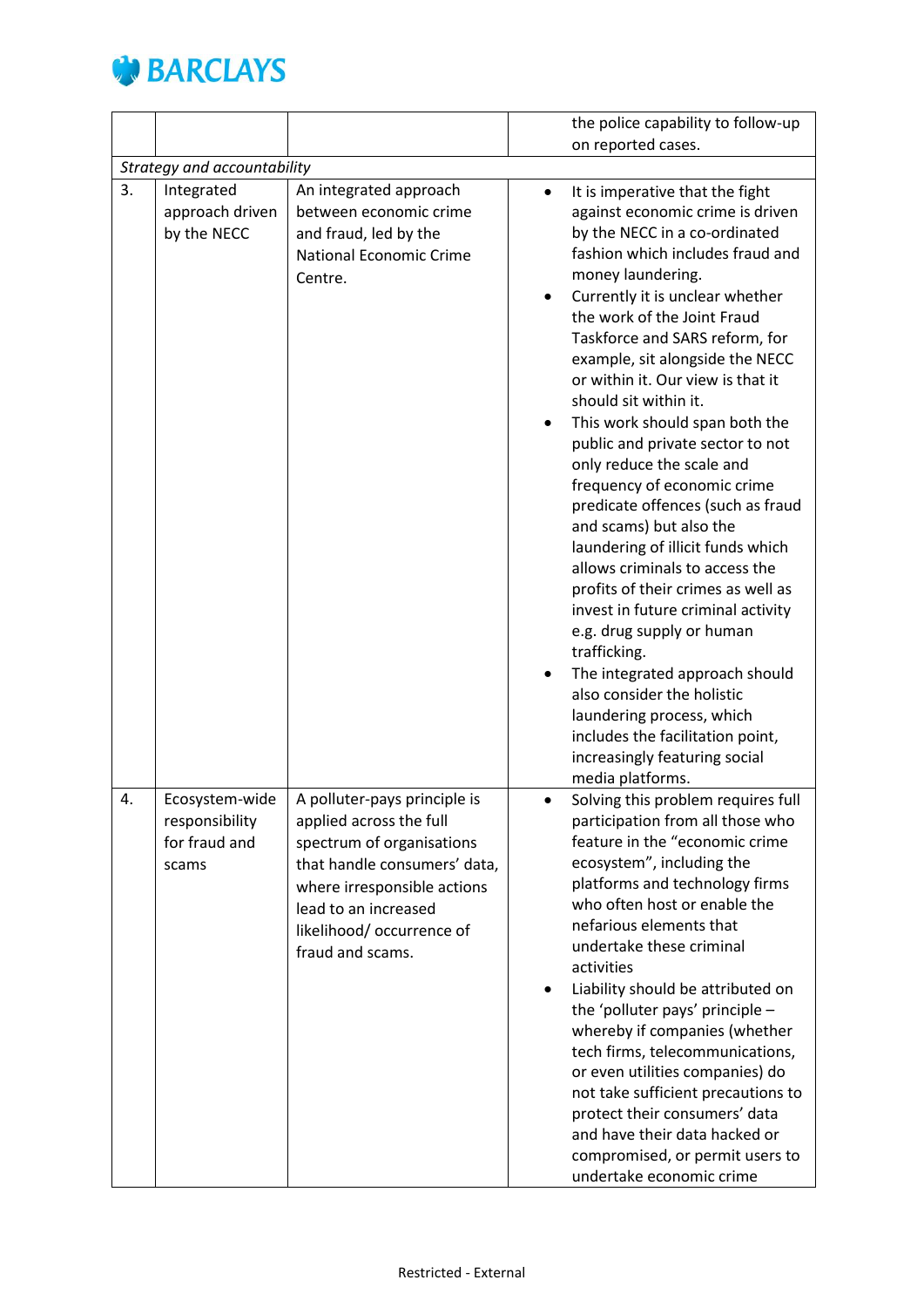

| Collaboration to tackle fraud                                               |                                                                                                                                                                                                                                                                                                                                                                                                          | facilitated via their platforms -<br>which leads to scams being<br>perpetrated - they bear some of<br>the financial responsibility for the<br>consumer detriment that follows.<br>We need clear encouragement of<br>industry to invest in cyber<br>security protections, but, most<br>importantly, enforcement<br>(including material fines) in the<br>instance that consumer data is<br>compromised as a result of poor<br>protections or practices.<br>All related industries should be<br>encouraged or mandated to<br>participate in efforts to combat<br>economic crime, e.g. through<br>participation in the Joint Fraud<br>Taskforce.                                                                                                                                                                                                                                                        |
|-----------------------------------------------------------------------------|----------------------------------------------------------------------------------------------------------------------------------------------------------------------------------------------------------------------------------------------------------------------------------------------------------------------------------------------------------------------------------------------------------|-----------------------------------------------------------------------------------------------------------------------------------------------------------------------------------------------------------------------------------------------------------------------------------------------------------------------------------------------------------------------------------------------------------------------------------------------------------------------------------------------------------------------------------------------------------------------------------------------------------------------------------------------------------------------------------------------------------------------------------------------------------------------------------------------------------------------------------------------------------------------------------------------------|
|                                                                             |                                                                                                                                                                                                                                                                                                                                                                                                          |                                                                                                                                                                                                                                                                                                                                                                                                                                                                                                                                                                                                                                                                                                                                                                                                                                                                                                     |
| 5.<br>Clear and<br>consistent<br>communications<br>to be agreed on<br>fraud | That the Home Office<br>convene industry<br>stakeholders to agree clear<br>and consistent messages on<br>how to, and the importance<br>of, protecting against fraud -<br>for individuals and<br>businesses to accommodate<br>(sharing with colleagues and<br>clients as appropriate), and<br>for local police forces to<br>better understand and<br>accommodate in their own<br>management of the issue. | There is currently a lack of clear<br>$\bullet$<br>and consistent messaging on<br>fraud - which can uniformly raise<br>awareness amongst individuals,<br>businesses and police forces<br>responsible for tackling the issue,<br>about the increased risk of fraud,<br>and the best way for them to<br>protect themselves from it.<br>While there are some notable<br>campaigns in the marketplace<br>(including Barclays' DigiSafe<br>Campaign, UK Finance's Take Five<br>Campaign, the Home Officer's<br>Cyber Awareness Campaign, and<br>some existing messages on the<br>Action Fraud Website) it would<br>be helpful to agree a core set of<br>messages which can be<br>accommodated by all parties as<br>appropriate, whose objectives<br>are to:<br>Increase awareness of the<br>risk of fraud.<br>Increase accountability felt<br>by individuals and businesses<br>to protect against fraud. |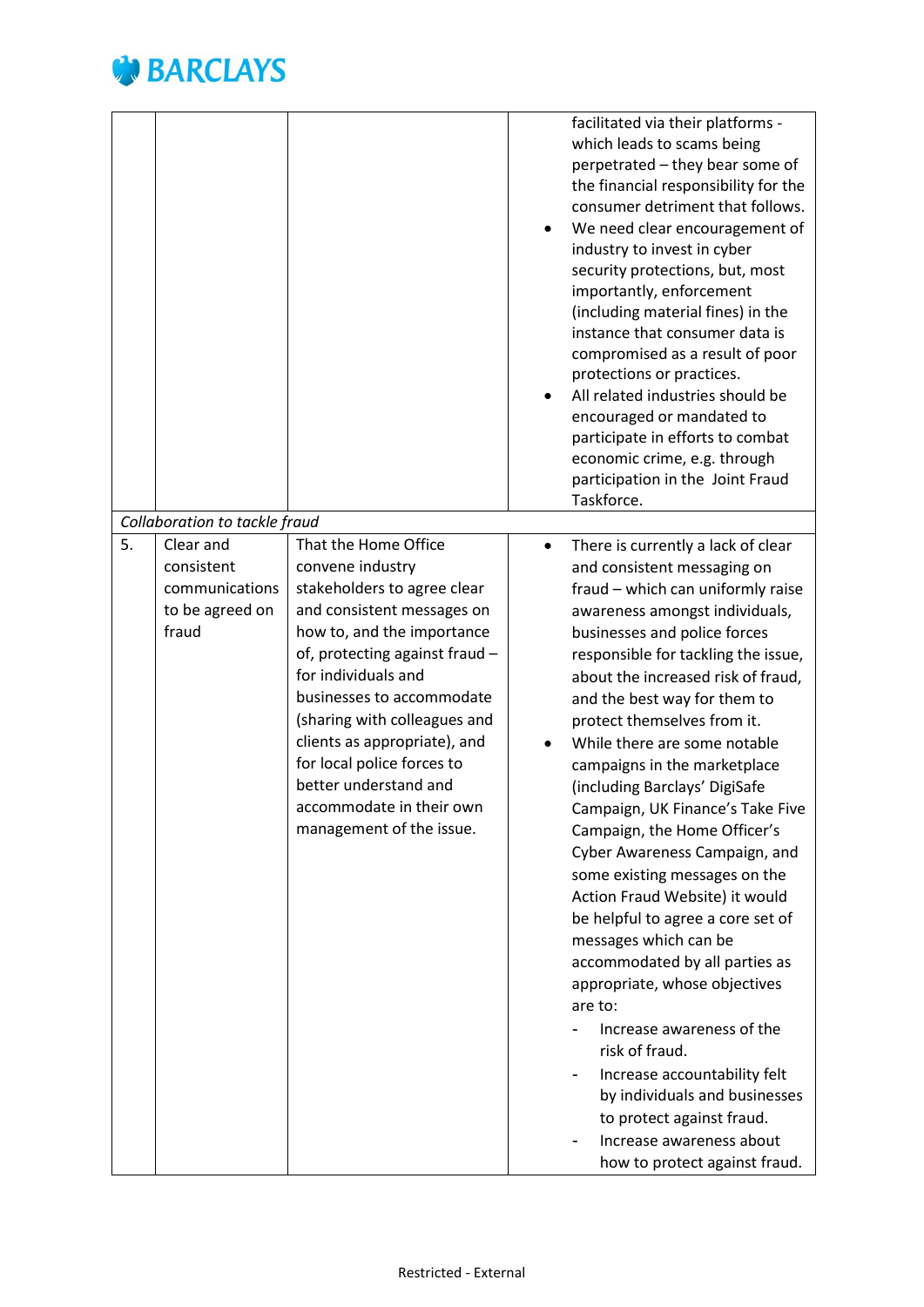

|    |                                                       |                                                                                                                                                                                                             |                | Clarify legal ramifications for<br>committing or enabling fraud.<br>Clarify reporting process for<br>individuals who fall victim to<br>fraud.                                                                                                                                                                                                                                                                                                                                                                                                                                                                                                                                                                                                                                                               |
|----|-------------------------------------------------------|-------------------------------------------------------------------------------------------------------------------------------------------------------------------------------------------------------------|----------------|-------------------------------------------------------------------------------------------------------------------------------------------------------------------------------------------------------------------------------------------------------------------------------------------------------------------------------------------------------------------------------------------------------------------------------------------------------------------------------------------------------------------------------------------------------------------------------------------------------------------------------------------------------------------------------------------------------------------------------------------------------------------------------------------------------------|
| 6. | Data sharing to<br>tackle fraud                       | The Home Office, technology<br>and telecommunications<br>firms to share relevant data<br>with industry to promote<br>knowledge-sharing and eco-<br>system wide accountability<br>for the tackling of fraud. | $\bullet$      | Data sharing is an increasingly<br>common method of collaboration<br>between organisations and<br>industries. Given the criticality of<br>data to preventing and halting<br>fraud, we recommend that data<br>sharing is embraced by the Home<br>Office, technology and<br>telecommunications firms as a<br>means of enabling Government<br>and the broader public and<br>private sector to work together<br>to drive down fraud.<br>This data sharing links to both the<br>data that the Home Office,<br>technology and<br>telecommunications firms could<br>share, and that other industries<br>can share with each other. E.g.<br>Should firms that suffer a data<br>breach be required to instantly<br>inform other industries as soon<br>as they know which consumers'<br>details had been compromised. |
| 7. | Convene<br>industry to<br>identify policy<br>blockers | The Home Office, HM<br>Treasury and the Police to<br>jointly convene an industry<br>round-table to identify policy<br>and legal blockers and agree<br>actions to remediate.                                 | $\bullet$<br>٠ | There are existing legislative and<br>non-legislative blockers which are<br>preventing the effective<br>identification and halting of<br>fraudsters. In order to identify<br>these, we recommend a<br>convening of stakeholders from<br>across the economic crime<br>ecosystem to identify such<br>blockers.<br>Participating organisations can<br>provide help in unblocking such<br>obstacles as is useful.                                                                                                                                                                                                                                                                                                                                                                                               |

# **Conclusion**

Barclays takes the issue of economic crime very seriously, and is doing all we can to protect consumers from the increasing scourge of economic crime as it relates to them. However, to truly